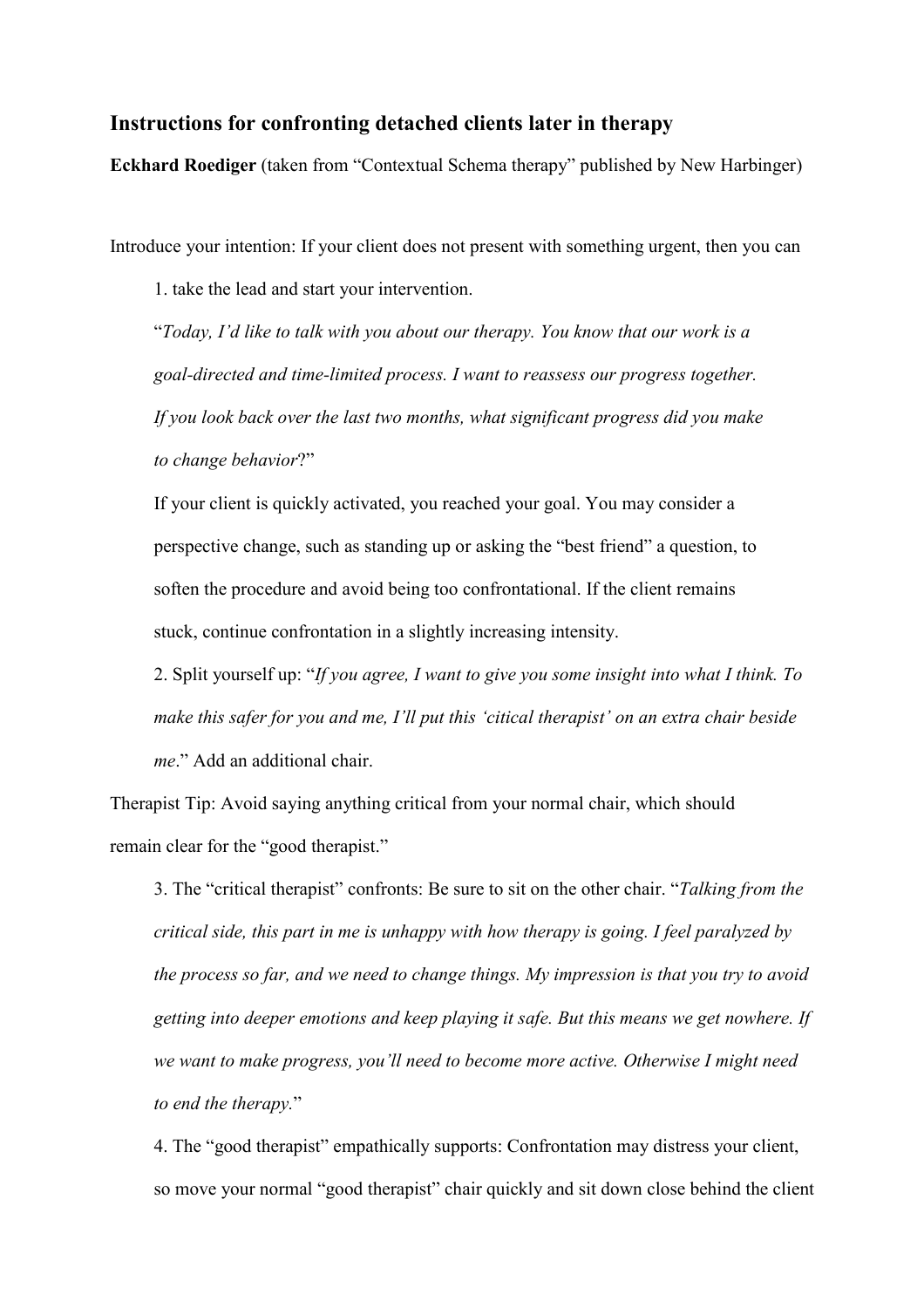in a supportive way (see figure below). The "critical therapist" chair remains empty in front of the client in order to induce a reminder of this persona. "*Okay, how do you feel when that impatient therapist over there talks that way to you? How does that resonate in your body?* [Don´t forget to ask the clients to close their eyes. Repeating the messages keeps the emotional activation up. If you "sharpen the edges", the schema activation will be even stronger. Offer polar body sensations like described in the instruction for externalizing clients].

4. We finally do not know whether the confrontation will release fear or anger inside the clients. If fear pops up, continue like described in the instruction for the internalizing clients. To clarify the connections with the underlying schemas you might shift into an Imagery rescripting exercise. On the other hand, if the clients show nonverbal signs of anger, try your best to support the client to release his or her blocked anger: "*Please tell the therapist how he makes you feel!"* you can push him or her by "feeding them a line" (Perls, 1973): "*You're right! Don't be shy! He can stand that. Let it out; let your anger vent! What do you feel in your body now?*" The idea is to unblock hidden anger within your client in order to work with the blocked basic emotion. This will trigger your client's anger. Constructive anger is the driver of assertiveness. It's like gas in a tank: no gas, no driving!

5. Shift into solution-directed imagery work: Once the constructive anger is unblocked, ask the client to keep the eyes closed and picture a scene in which he or she can make all dreams come true. "*Imagine everything is possible, like in a fantasy movie. What would you like to do with this energy you feel?"* After this imagery ask the clients how they feel in their body now. You might add some self-disclosure: "*I like this tough [client´s name] much more than than your detached coping mode you were in the last sessions. I feel more connected. So let´s look for some ways to make good use of this energy together*."